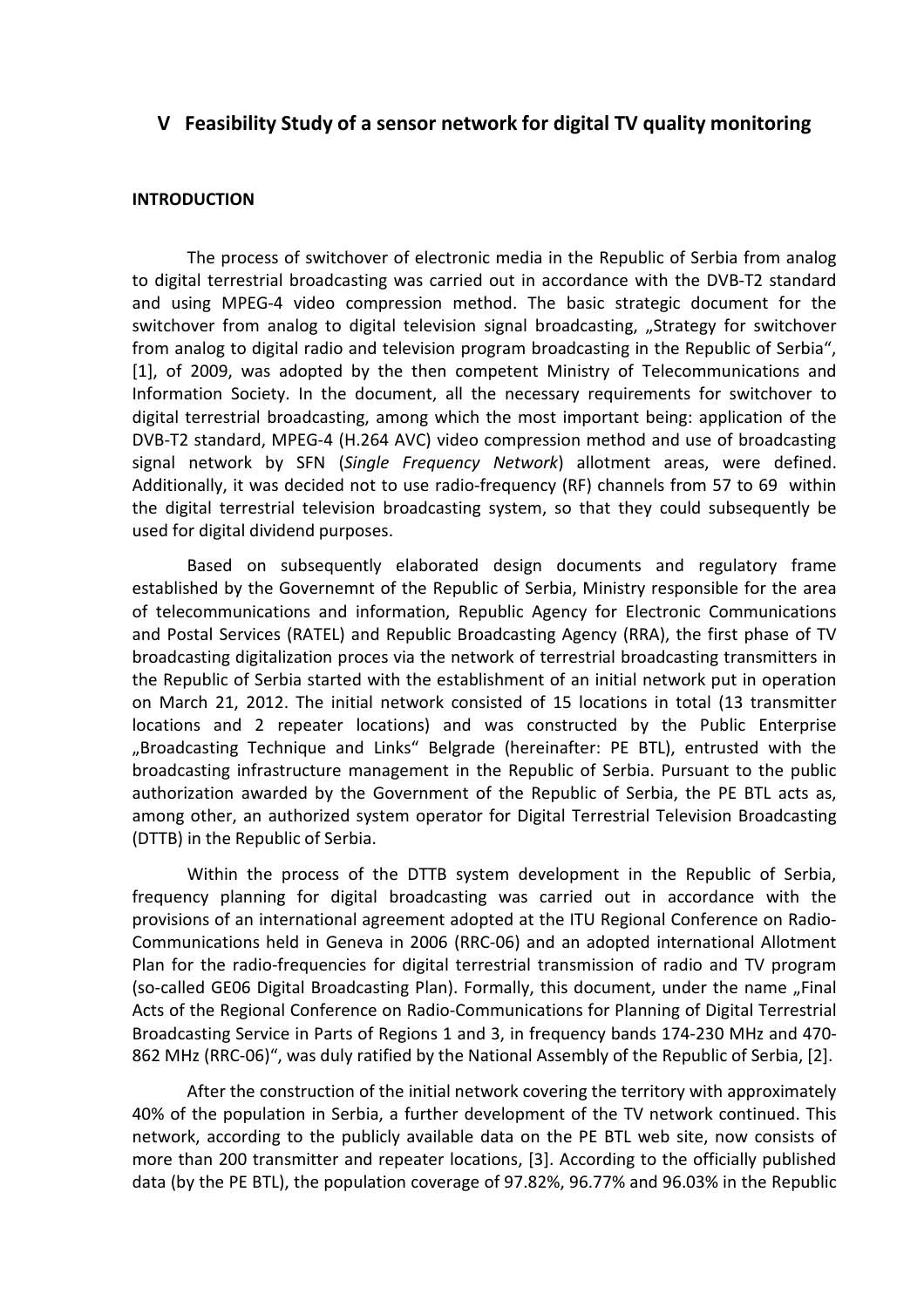of Serbia was achieved, with the required quality level, for the first multiplex (MUX1), second multiplex (MUX2) and third multiplex (MUX3) signals, respectively, [3].

 Based on the previously described process of switchover from analogue to digital terrestrial TV program broadcasting, for each of the three mentioned multiplexes specific quality levels in their respective provision areas have been achieved. The initial planning followed by TV program distribution transmitter network optimization were to enable the fulfillment of requirements prescribed by the "Rulebook on switchover from analogue to digital terrestrial TV program broadcasting and access to multiplex" of 2014, [4], proposed by RATEL and adopted by the Ministry of Trade, Tourism and Telecommunications (MTTT). That being said, all the necessary requirements for the beginning of activities pertaining to maintenance and improvement of the achieved quality level of the DTTB system reception signal in the provision areas, as well as the QoS harmonization are presently fulfilled. This also means that the DTTB system reception signal, from the time point of view, should be maintained on an approximately constant quality level, equable in all areas, independently of atmospheric and other conditions.

 Still, the above activities can ensure an efficient and reliable monitoring of the reception signal quality of DTTB systems in Serbia, only in the periods of time when measurements of essential signal parameters are carried out, and within specific locations on the territory of the Republic of Serbia – representing virtually small percentage of the zone of provision at a certain time. On the other hand, the use of specialized software tools (those which are available to RATEL) enables quality assesment within the limits of mathematical models accuracy. Beside the above mentioned and taking into account the current technical equipment and structure of employees in the Monitoring Section of RATEL's Electronic Communications Department, where the mentioned activities are carried out, including the multitude of business activities being performed at the moment, intensive and frequent quality measurement campaigns regarding the reception signal quality of DTTB systems in the overall area of provision are unfortunately not possible.

 A reliable and continuous monitoring of the reception signal quality of DTTB systems in the Republic of Serbia, which should reveal, identify and record occasional, periodical or rare events that decrease the quality of the DTTB reception signal in specific periods of time and parts of the provision area, could be realized through stationary network of remotecontrolled measurement receivers (probes and sensors). Particularly, by using the above network for digital TV quality monitoring enabling reception and measurement of important DTTB signal parameters on a larger number of locations, a representative sample for quality and DTTB system operations validity would be generated at every moment on the entire or majority of the provision area. This would ensure a continuous insight into the current state of receiver network and into the validity of its operations. Implementation of this type of monitoring system would make it possible to detect and record even brief, short-time changes in the DTTB system quality and by means of analysis of the gathered data possibly the causes of these changes. This would enable the use of documented indices regarding inhomogeneous, volatile or deteriorated DTTB system quality in specific time periods and/ or parts of the planned area of provision, and would also improve the quality of DTTB system operations on the territory of the Republic of Serbia, since the DTTB system operator's work (the PE BTL being the only broadcaster) would be contiuously monitored. Additional positive effects of the implementation of such a system could be realized in cooperation with the PE BTL, by highlighting possible causes of detected negative events based on statistical and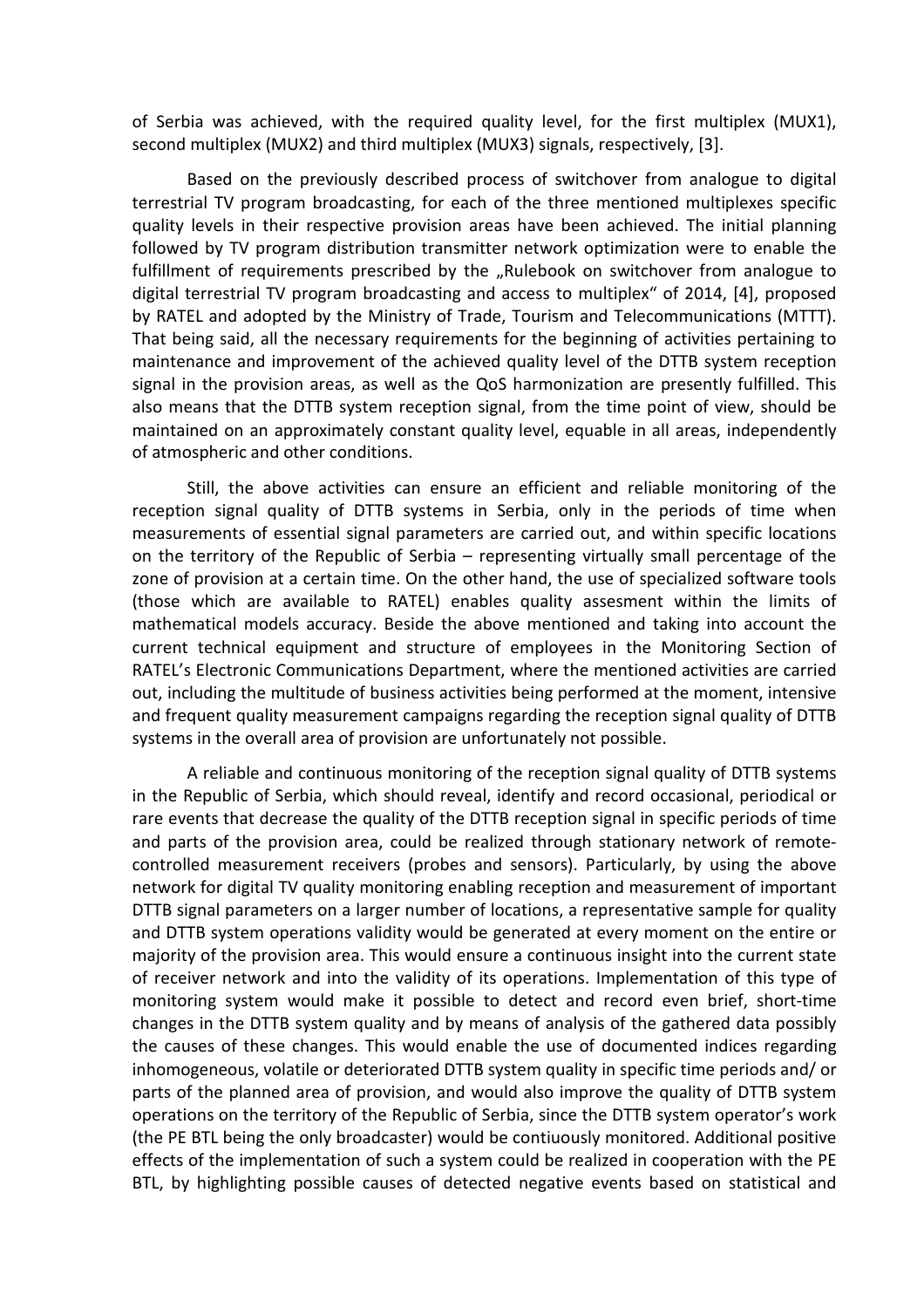comparative analysis of the gathered measurement data, and their removal by the PE BTL. Besides, the application of the DTTB system quality monitoring, developed on the basis of such sensor network, enables continuous gathering and analysis of all necessary data potentially indicative of specific errors in the DTTB system design in certain parts of provision area. All of this contributes to a better maintenance, harmonization and improvement of the currently achieved level of signal reception in parts or the entirety of the provision area.

 The above mentioned possible improvements of the DTTB system service quality in Serbia represent basic reasons for elaboraion of this *Feasibility Study of a sensor network for digital TV quality monitoring* (hereinafter: Study). In the process, the Study should define, among other, the work concept and main characteristics of the technical solution regarding complexity, configuration and spacing of the sensor network serving as a monitoring system. Additionally, the subject of the Study includes the problem of defining basic necessary parameters of digital TV signals whose reception and measurement are to be performed, as well as the necessary technical features of measurement devices and accompanying measurement stations' installations and other components in the planned system for the DTTB system signal monitoring.

 Practical realization of the quality monitoring DTTB system on the entire area of provision, covering virtually 90% up to 98% of the territory of the Republic of Serbia – depending on the observed multiplex – requires installation of a specific number of stationary *Fixed Remote Controlled Measuring Stations* (FRCMS). These measuring stations need to be equipped with appropriate measuring devices and other equipment enabling internal system networking. This system's operations additionally imply establishment of a centre for collection, storage and processing of measurement data and an FRCMS operations management centre, as well as establishment and permanent maintenance of a communication link network for communication between the FRCMS and management centre.

 Realization of such monitoring system can be percieved as a need for an accurate continuous collection of current data on the reception quality in local areas where service users are situated (i.e. in populated areas, virtually on the entire state territory). In this case, bulk installation of sensors, capable of similar signal reception as end users, with variable spacing density (DVB-T2 signal measuring receivers) on end users' facilities should be performed. This way, we could benefit from a sensor network with an extremely big number of sensors (FRCMS), distributed over the entire territory and connected to the management centre for the purpose of activity monitoring and provision of measured values.

 On the other hand, realization of the monitoring system can also be seen as a necessity to monitor the operation of transmitters, whereby the transmitter operation disturbances possibly causing degradation of the reception quality in the service area would be detected. Such a solution requires installation of a specific number of measurement stations, equipped with measuring and communications devices for system networking, enabling monitoring of all or of specific DTTB network transmitter sets. The above described manner of realization of the system implies considerably lower number of measurement stations compared to the previous solution, therefore this type of monitoring system realization is particularly analyzed in this Study.

 In the process of analysis and decision making regarding the design of DTTB quality monitoring system operations, it should be taken into acoount that installation of big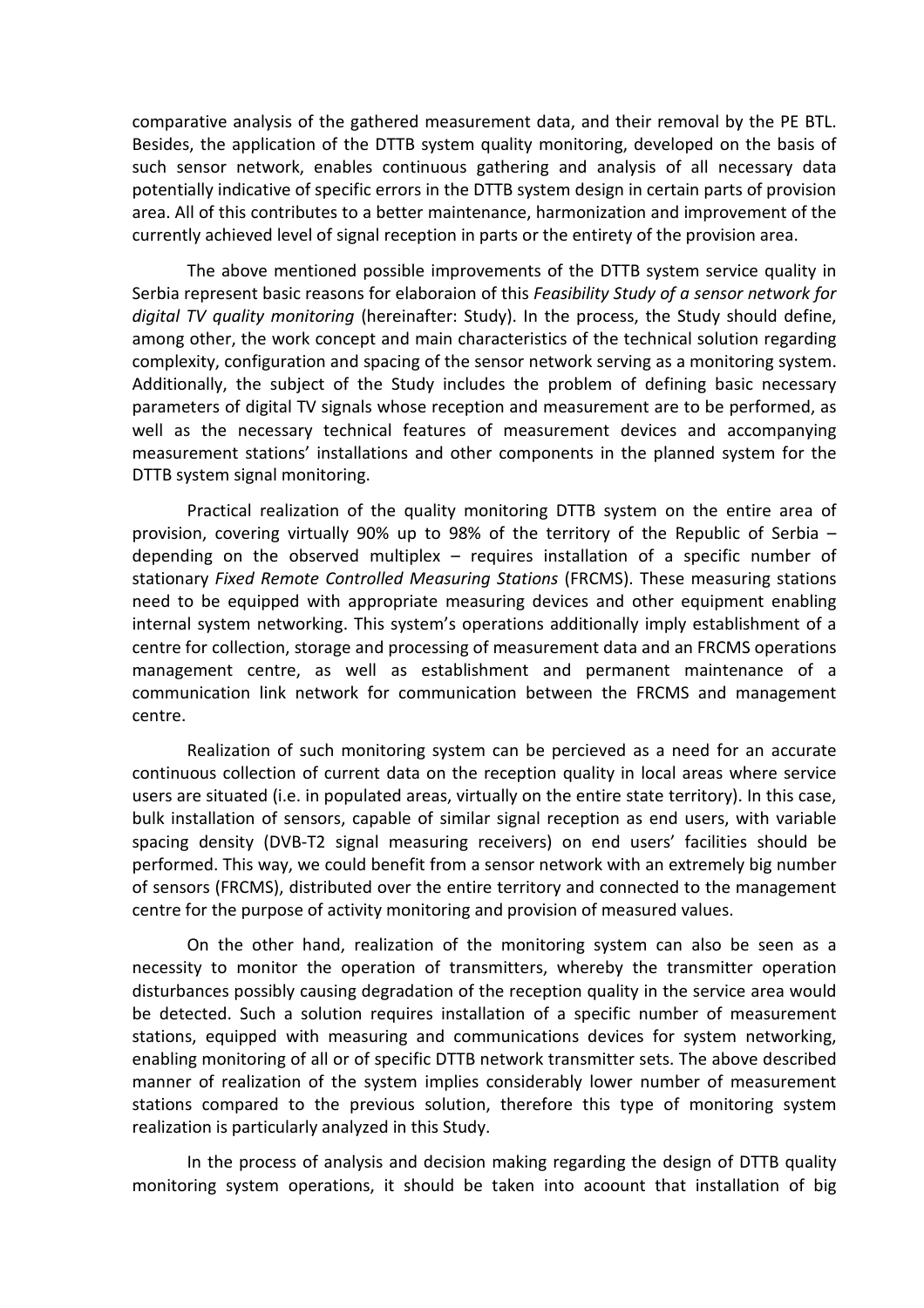number of measurment stations requires substantial capital investments, including expected significant operational costs due to a long necessary exploitation and maintenance of such a system.

 Therefore, in accordance with the Project task, this Study will assess economic and social construction justifiability of the monitoring system, consisting of a management center and a *Fixed Remote Controlled Measuring Stations* network (FRCMS) and performing continious tracking and monitoring of the digital television signal quality, i.e. existing DTTB system's QoS, on the territory of the Republic of Serbia. Obviously, since the assessment of the economic cost effectiveness and social justifiability significantly depends on the assessment of the investment value, as well as on other economic and financial aspects linked to the system construction realization project, one of the objectives of this Study must include the definition and consideration of possible monitoring system variants (referring to the two previously defined concepts), which would be examined from the point of view of an optimal ratio between expected investments and possible (realistic) post-realization system performances, i.e. gains obtained if the system is applied, based on the continuous DTTB system quality monitoring in Serbia.

 In line with the defined purpose and objectives of the Study, the subject of the Study includes the definition of the concept solution for the DTTB system quality monitoring on the territory of the Republic of Serbia based on the network of fixed remote controlled measuring stations, whereby it shall be necessary, in accordance with the nature of the designed solution and requirements of the Project task, to include:

- overview of features and different realizations of similar solutions in the region and throughout Europe, as well as experiences regarding the effects of the implementation of such systems on the improvement and maintenance of the DTTB system quality;
- overview, description of technical features and possibilities, application requirements, available hardware and software solutions for related system components on the national and European market;
- definition of the basic operation concept, monitoring system configuration and components and technical requirements for measuring station components on typical measurement location, as well as basic technical requirements for the management centre software and hardware;
- definition of DVB-T2 signal parameter sets that need to be measured, measurement periodicity and definition of limit values based on which operation malfunctions or deterioration of the DTTB system QoS can be detected;
- proposition of the operations organization, processing of measurement data and presentation of the obtained results, as well as the necessity to store these results, accompanied by an assessment of the required management centre memory capacity;
- definition of basic technical requirements for realization of communications links between the measuring stations and management centre;
- description and general spacing of measurement locations, whereby the data from the Frequency allotment plan for terrestrial digital TV broadcasting stations and RATEL's database on the RF spectrum usage are taken as entry data for the analysis; and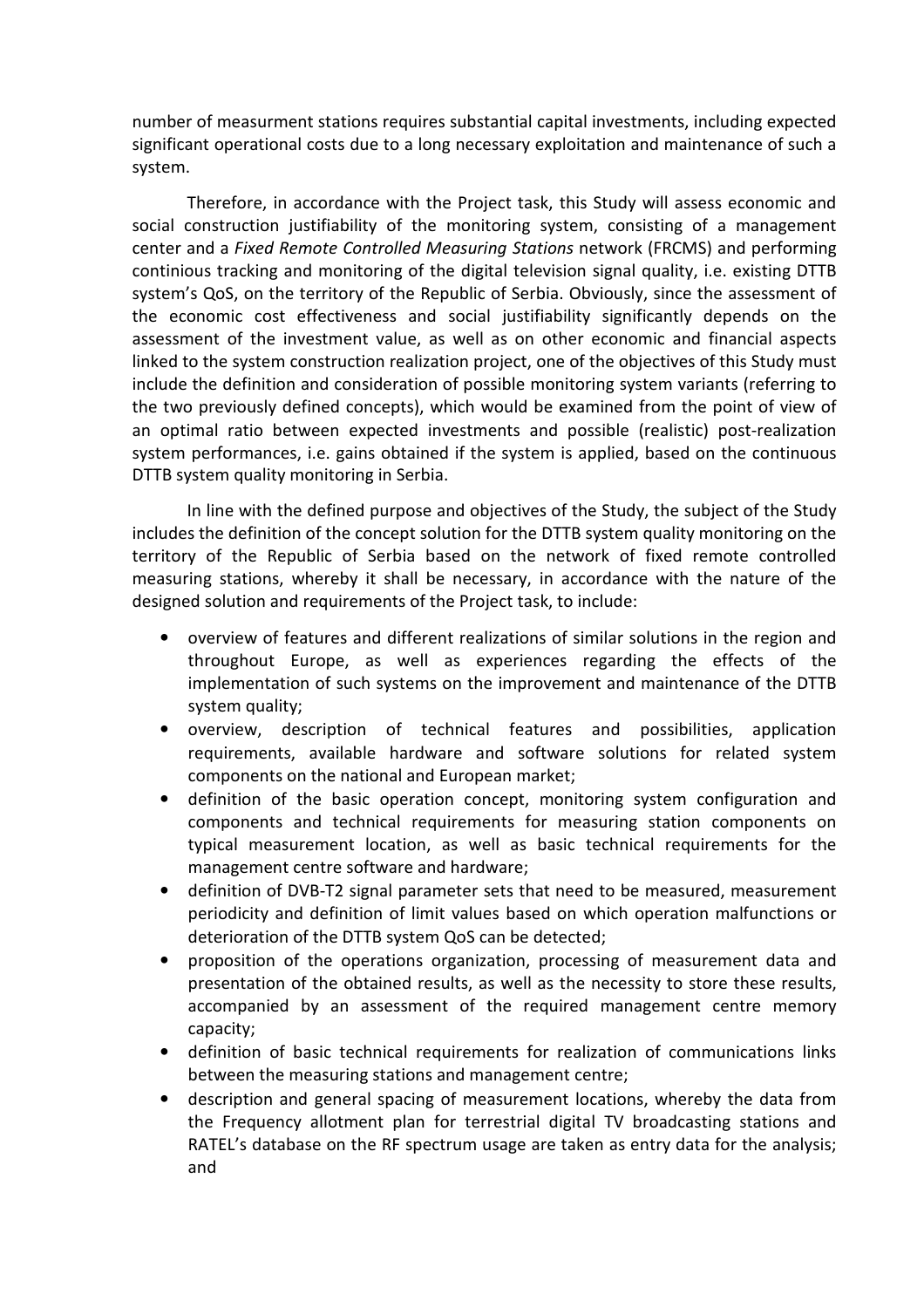• proposition and dynamics of the system realization, along with assessment of the amount and structure of the system realization costs and maintenance costs.

## **CONCLUSION**

 The process of switchover of electronic media in the Republic of Serbia from analog to digital terrestrial broadcasting was carried out in accordance with the DVB-T2 standard. Formally, the process of analogue to digital broadcasting switchover was completed on May 15, 2015. So far, a TV transmitter network with more than 200 transmitter and repeater locations has been constructed. According to the data published by the PE BTL, the sole authorized DTTB system operator in the Republic of Serbia, this network accounts for 97.82%, 96.77% and 96.03% of the population coverage within the required quality level, for the first multiplex (MUX1), second multiplex (MUX2) and third multiplex (MUX3) signals respectively. That being said, the current basic preconditions for the beginning of activities pertaining to maintenance and improvement of the achieved quality level of the DTTB system reception signal in areas of provision, as well as service quality harmonization are met.

 It should be noted that the terrestrial TV digital broadcasting system, managed by the PE BTL, is the only system of this type on the territory of the Republic of Serbia. This means that the great majority of population can only receive local TV programs through this system, or possibly by using satellite TV receivers. This is particularly the case in rural areas, smaller urban settlements, but also in parts of larger cities with no adequate telecommunications infrastructure, i.e. functional CDS, xDSL or optical access network. The terrestrial TV digital broadcasting system in Serbia has a very important social role, since it fulfills the needs and rights of citizens to be timely and reliably informed, including other significant aspects of public availability and importance of television service. Therefore, the maintenance and improvement of the quality of this system's signal reception as well as an even QoS of this system on the whole national territory represent a general social interest.

 In accordance with its legal obligations and authorization, and in line with the Law on Electronic Communications ("Official Gazette of RS" Nos. 44/2010 and 62/2014), RATEL carries out activities pertaining to RF spectrum monitoring, including, among other, control and establishment of area of coverage and wireless electronic communications service quality control, and performs other tasks from this domain defined in the Law and relevant bylaws. At this moment, RATEL performs its entrusted tasks of monitoring of accomplished DTTB network radio coverage and quality of provided service, by periodical measurements on part of the territory, the analysis of the results obtained by coverage prediction using software tools and by regular technical control of the DTTB system transmitters.

 On the other hand, a reliable and continuous DTTB system quality control on the territory of the Republic of Serbia can be performed by constructing a stationary network of remote-controlled sensors (measurement receivers). By using such network, in cooperation with the PE BTL, preconditions for continuous gathering and analysis of all necessary data potentially indicative of specific errors in the DTTB system design in certain parts of provision area would be fulfilled, and conditions for maintenance, alignment and improvement of the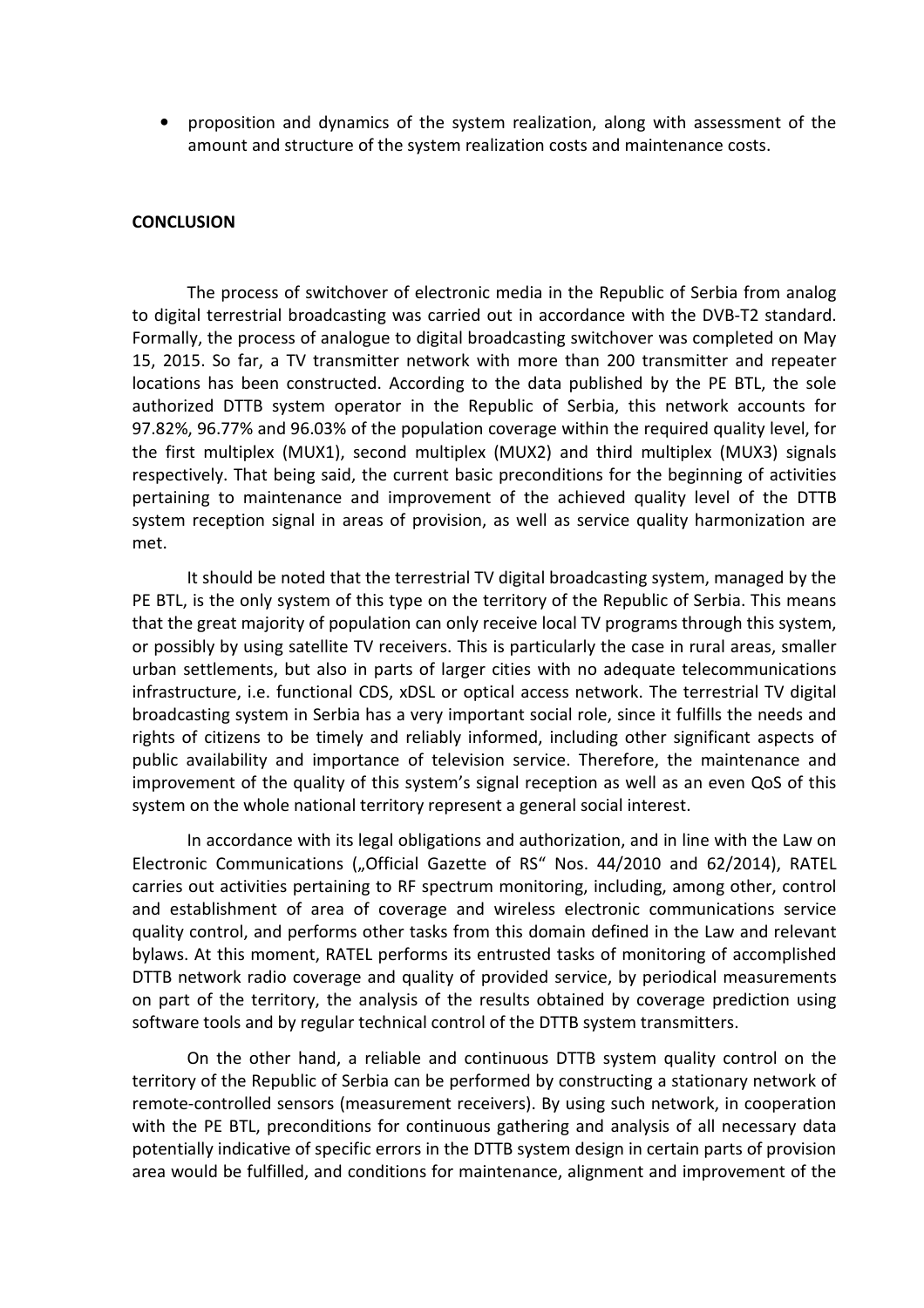currently achieved quality level on the whole territory of the Republic of Serbia would be created. The DTTB system is relatively new in Serbia and, based on the current experience, it has provided a very reliable quality of service, reflected in the relatively small number of citizens' complaints. However, during its long time exploitation, problems can expected, such as quality of service deterioration due to obsolescence and failure of the transmitter network components, failure or discrepancy in operations within the distribution network, or possible decreased system maintenance investments. For that reason, the development of a system enabling continuous monitoring of DTTB system operations quality would make possible for an external control to enable permanent, reliable and quality provision of the extremely important digital TV service in the following period, in conditions of no market competition in this area. Therefore, there is certain social justifiability in the development of the sensor network based system for digital TV quality monitoring. On the other hand, since no big challenges regarding the existing DTTB network QoS have been recorded so far, and taking into account relatively scarce presence of the DTTB system for continuos quality monitoring in the surrounding countries, the construction of such a non-profitable system must not require too much investment, meaning that the system needs to be economically justified as well.

 For the mentioned reasons, an analysis in this Study was carried out and a proposition on digital TV quality monitoring technical solution was adopted, comprsing of 10 stationary remote-controlled measuring stations (sensors) and one management centre. In the proposed system, with the aim of developing an economically justified solution, the stationary measuring stations (sensors) are to be deployed on already built and prepared Investor's monitoring and measurement station locations for RF spectrum monitoring (which are planned and will be constructed independently of this study's system for continuous monitoring of DTTB quality). This decreases significantly the costs of system construction, since resolution of legal ownership issues, installation of antenna poles, provision of electric power supply and air conditioning is not necessary, nor the establishment of a separate transmission system for connecting the sensor network with the management centre. Additionally, the Investor would have significantly less operational costs if the system is run on a long-term basis. Therefore, in the proposed technical solution, total capital investment for the system construction is basically is dedicated to the procurement of measuring devices and equipment, with ceratin equipment installation costs. The system is designed in such a way that the Investor's primary system's (RF spectrum monitoring system) performances are in no way compromised. By adopting a relatively small number of measuring stations, continuous monitoring of all DVB-T2 signal transmitters with effective radiated power above 3 kW is enabled and coverage of the majority of the national territory is achieved, with the proposed solution requiring only a reasonably small investment. Furthermore, extention of the set of monitored DVB-T2 signal transmitters to the transmitters of lower power would challenge the economic justifiability of the solution, causing a manyfold greater investment, with relatively small increase of the territory share covered by the set of monitored transmitters. For that reason, the system for digital TV quality control has been upgraded with two portable measuring stations that can be used for periodical or *ad hoc* QoS control in the areas covered by lower-power transmitters, or alternatively these measuring stations can be used for monitoring and identification of the achieved coverage quality level and provided service in case of complaint. That way, a solution has been set up, with efficient performance and minimum investment costs required for the system construction and maintenance.